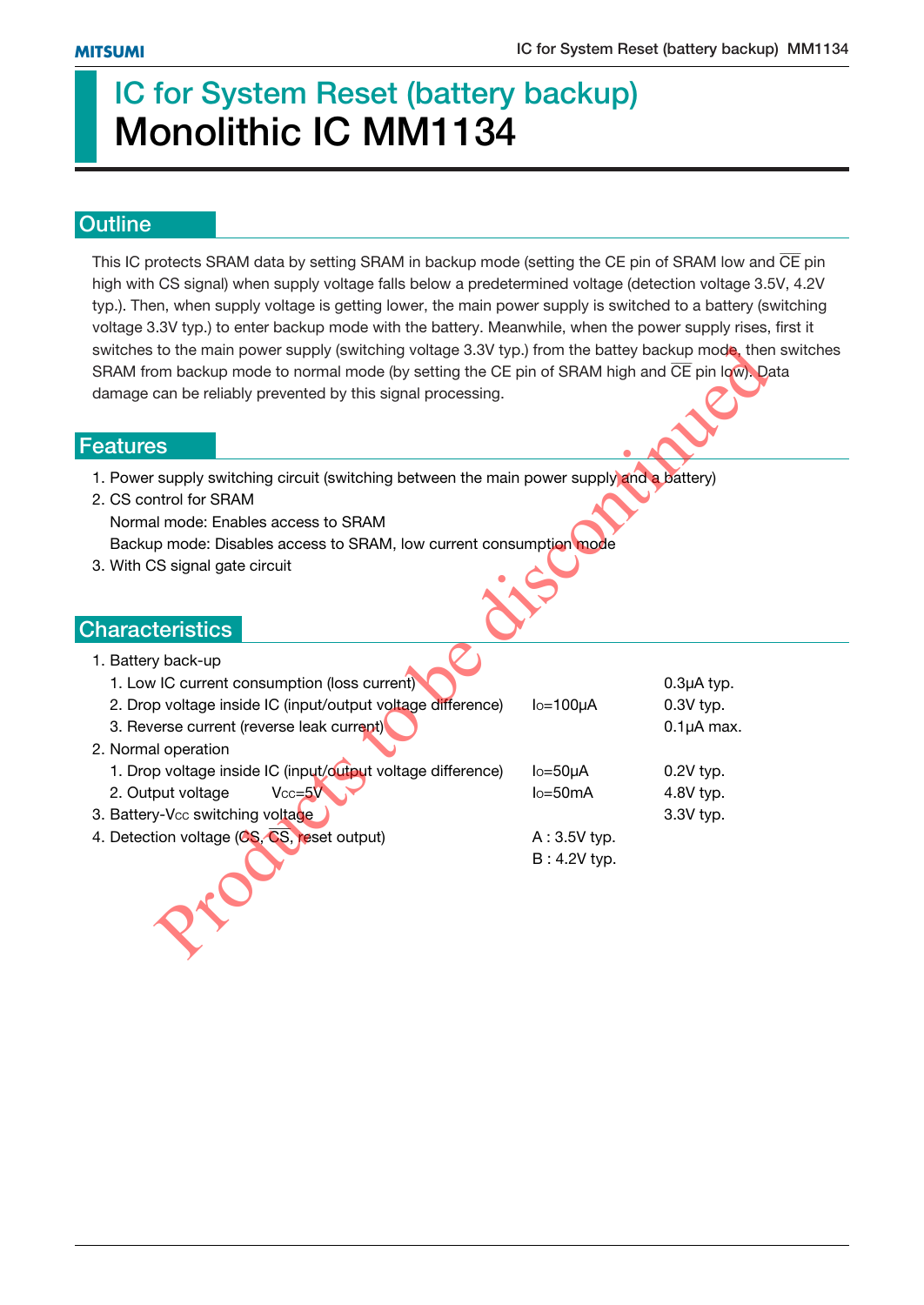### **Package**

SOP-8C (MM1134 □F)

\* The box represents a rank of detection voltage.

### **Applications**

- 1. Memory cards (SRAM cards)
- 2. PCs, word processors
- 3. Fax machines, photocopiers, other OA equipment
- 4. Sequence controllers, other FA equipment
- 5. SRAM-mounted devices such as video game devices

### **Pin Assignment**

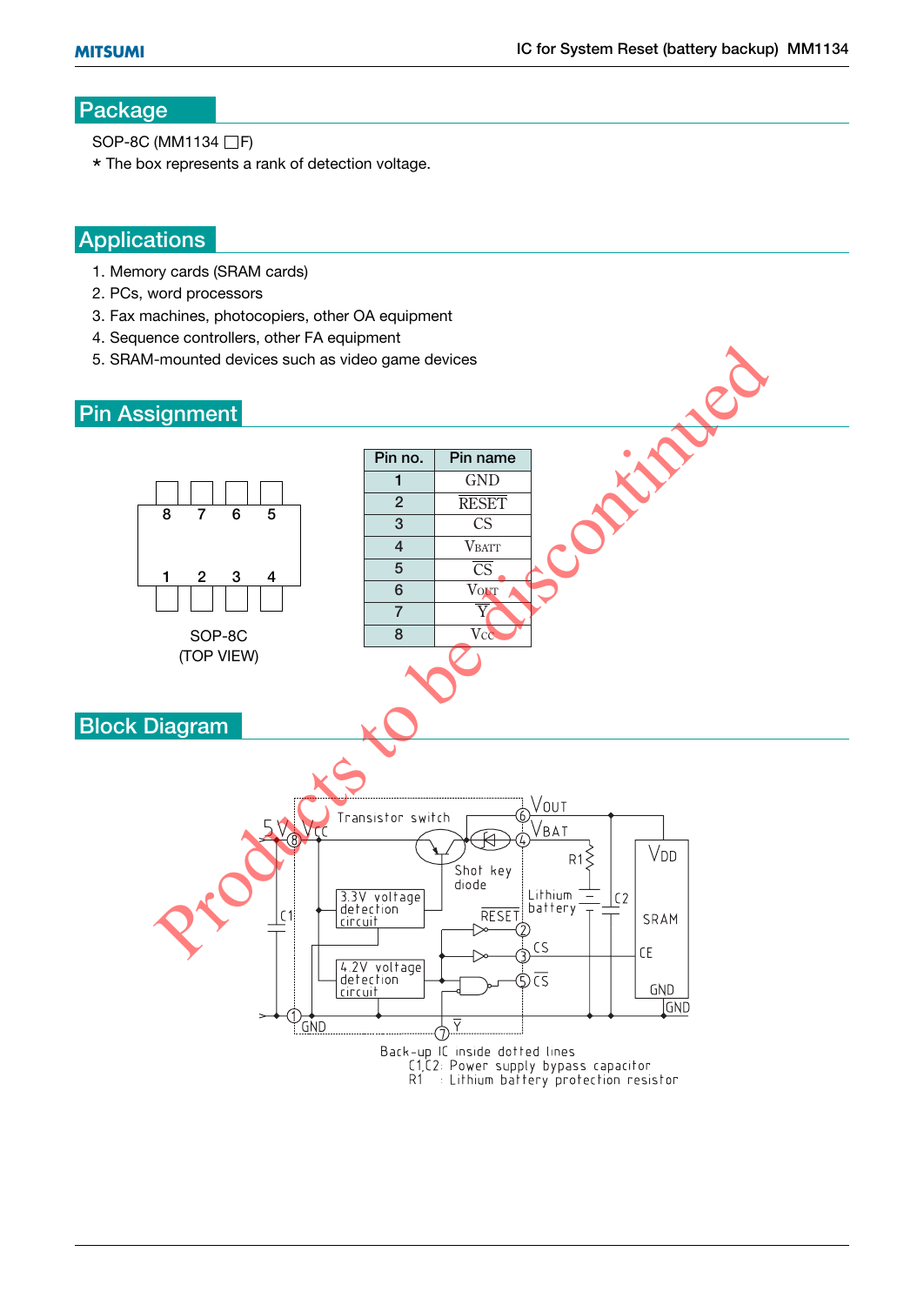# **Equivalent Circuit Diagram**



## **Absolute Maximum Ratings (Ta=25°C)**

| <b>Item</b>                  | <b>Symbol</b>                   | Rating       | <b>Units</b> |  |
|------------------------------|---------------------------------|--------------|--------------|--|
| Storage temperature          | T <sub>STG</sub>                | $-40$ $-125$ | °∩           |  |
| <b>Operating temperature</b> | TOPR                            | $-20$ $-175$ | °∩           |  |
| Power supply voltage         | V <sub>c</sub> <sub>max</sub> . | $-0.3 - 7$   |              |  |
| Operating voltage            | <b>V</b> CCOP                   | $-0.3 - 7$   |              |  |
| Allowable loss               | Pd                              | 300          | mW           |  |
| <b>Output current</b>        | I <sub>01</sub>                 | 80           | mA           |  |
| Output current               | I <sub>0</sub> 2                | 200          | uA           |  |

Note : Io1 expresses V<sub>cc</sub> putput current value, and Io2 expresses VBATT output current value.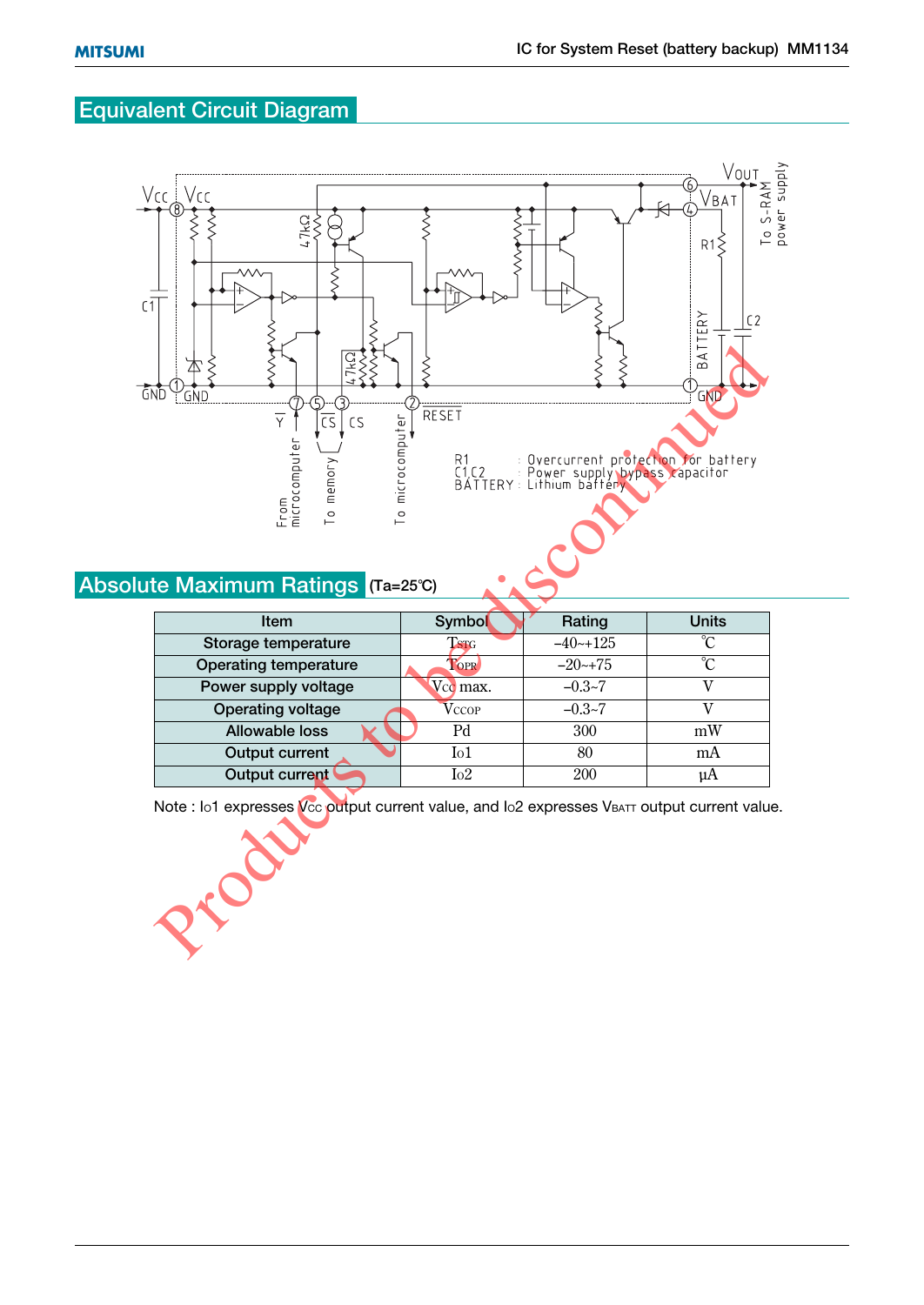## **Electrical Characteristics Typical model: MM1134B(Except where noted otherwise, Ta=25°C, Vcc=VRS=5V, RRS=10kΩ)**

| Item                                                                     | Symbol                           | Measuring<br>circuit | <b>Measurement conditions</b>                                                                       | Min.        | Typ.                   | Max.                 | <b>Units</b>              |
|--------------------------------------------------------------------------|----------------------------------|----------------------|-----------------------------------------------------------------------------------------------------|-------------|------------------------|----------------------|---------------------------|
| <b>Consumption current</b>                                               | Icc                              | $\mathbf{1}$         | Vcc=5V, VBATT=3V, Io1=0mA                                                                           |             | 1.4                    | 2.2                  | mA                        |
| I/O voltage difference 1                                                 | V <sub>SAT</sub> 1               | $\mathbf{1}$         | Vcc=5V, VBATT=3V, Io1=1mA                                                                           |             | 0.03                   | 0.05                 | $\overline{V}$            |
| Output voltage 1                                                         | Vo1                              | $\mathbf{1}$         | Vcc=5V, VBATT=3V, Io1=1mA                                                                           | 4.95        | 4.97                   |                      | V                         |
| Output voltage 2                                                         | Vo2                              | $\mathbf{1}$         | Vcc=5V, VBATT=3V, Io1=15mA                                                                          |             | 4.90                   |                      | $\mathbf V$               |
| Output voltage 3                                                         | Vo3                              | $\mathbf{1}$         | Vcc=5V, VBATT=3V, Io1=50mA                                                                          |             | 4.80                   |                      | $\mathbf{V}$              |
| <b>Detection voltage</b>                                                 | V <sub>S</sub>                   | $\mathbf{1}$         | $Vcc=H\rightarrow L$                                                                                |             | 4.20                   | 4.40                 | V                         |
| <b>Hysteresis voltage</b>                                                | $\angle$ Vs                      | $\mathbf{1}$         | $Vcc=L \rightarrow H$                                                                               |             | 100                    | 200                  | mV                        |
| Reset output voltage L                                                   | <b>VRSL</b>                      | $\mathbf{1}$         | $Vcc=3.7V$                                                                                          |             | $\ddot{\mathbf{0}}$ .2 | 0.4                  | $\mathbf{V}$              |
| Reset leakage current H                                                  | <b>IRSH</b>                      | $\mathbf{1}$         | $Vcc=5V$ , $V_{RS}=7.0V$                                                                            |             | ±0.01                  | $t_{\pm}0.1$         | $\mu A$                   |
| Reset operation limit voltage                                            | <b>VOPL</b>                      | $\mathbf{1}$         | VRSL $\leq$ 0.4V, Vcc=H $\rightarrow$ L                                                             |             | 0.8                    | 1.2                  | $\mathbf{V}$              |
| CS output voltage L                                                      | <b>VCSL</b>                      | $\mathbf{1}$         | Vcc=3.7V, VBATT=3V, Ics=1 $\mu$ A                                                                   |             |                        | 0.1                  | $\ensuremath{\mathbf{V}}$ |
| CS output voltage H                                                      | $V_{\rm CSH}$                    | $\mathbf{1}$         | Vcc=5V, VBATT=3V, Ics=-1µA                                                                          | 4.90        |                        |                      | $\mathbf{V}$              |
| $\overline{\text{CS}}$ output voltage L                                  | $V\overline{\text{CSL}}$         | $\mathbf{1}$         | Vcc=5V, VBATT=3V, Ics=1µA, V $\overline{Y}$ =0V                                                     |             |                        | 0.2                  | $\overline{V}$            |
| $\overline{\text{CS}}$ output voltage H                                  | $V\overline{\text{c}}\text{S}$ H | $\mathbf{1}$         | Vcc=3.7V, VBATT=3V, Ics= $-1\mu$ A, V $\overline{y}=0$ V<br>Vcc=5V, VBATT=3V, Ics= $-1\mu$ A, Vy=5V | $V_0 - 0.1$ |                        |                      | V                         |
| Detection voltage temperature characteristic                             | $Vs/ \angle T$                   | $\mathbf{1}$         |                                                                                                     |             |                        | $\overline{\pm}0.05$ | $\%$ /°C                  |
| Power supply switching voltage                                           | V <sub>B</sub>                   | $\mathbf{1}$         | $Vcc=H-2$                                                                                           | 3.15        | 3.30                   | 3.45                 | $\ensuremath{\mathbf{V}}$ |
| Hysteresis voltage                                                       | $\angle$ VB                      | $\mathbf{1}$         | $Vcc$ -H                                                                                            | 50          | 100                    | 200                  | $\mathrm{mV}$             |
| Switching voltage temperature characteristic                             | $V_B/\text{AT}$                  | $\mathbf{1}$         |                                                                                                     |             |                        | ±0.05                | $\%$ /°C                  |
| Loss current                                                             | <b>I</b> BL                      | $\mathbf{1}$         | Vcc=0V, VBATT=3V, Io2=0µA                                                                           |             | 0.3                    | 0.5                  | $\mu$ A                   |
| I/O voltage difference 2                                                 | Vsat2                            | $\mathbf{1}$         | Vcc=0V, VBATT=3V, Io2=1 $\mu$ A                                                                     |             | 0.2                    | 0.3                  | $\mathbf{V}$              |
| Output voltage 4                                                         | V <sub>04</sub>                  | $\mathbf{1}$         | $V_{\text{EC}}=0$ V, VBATT=3V, Io2=1µA                                                              | 2.7         | 2.8                    |                      | $\ensuremath{\mathbf{V}}$ |
| Output voltage 5                                                         | Vo5                              | $\mathbf{1}$         | Vcc=0V, VBATT=3V, Io2=100 $\mu$ A                                                                   | 2.6         | 2.7                    |                      | $\mathbf{V}$              |
| <b>Reverse current</b>                                                   | <b>IOREV</b>                     | $\mathbf{1}$         | Vcc=5V, VBATT=0V                                                                                    |             |                        | 0.1                  | $\mu A$                   |
| $\overline{Y}$ pin Lo level current                                      | I $\bar{v}$ lo                   | 业                    | Vcc=5V, VBATT=3V, Vv=0V                                                                             |             | 150                    | 400                  | μA                        |
| $\overline{Y}$ pin                                                       | tpLH                             | $\overline{2}$       | $V_Y = L \rightarrow H$ , CL=15pF<br>$\star$                                                        |             | 8                      | 20                   | ns                        |
| Pin transmission delay time                                              | tpHL                             | $\overline{c}$       | $V_Y = H \rightarrow L$ , CL=15pF<br>¥                                                              |             | 8                      | 20                   | ns                        |
| Reference voltage (typical)                                              | VREF                             |                      |                                                                                                     |             | 1.25                   |                      | $\mathbf V$               |
| Note: When input pulse rise and fall time is less than 6Nsec.<br>Process |                                  |                      |                                                                                                     |             |                        |                      |                           |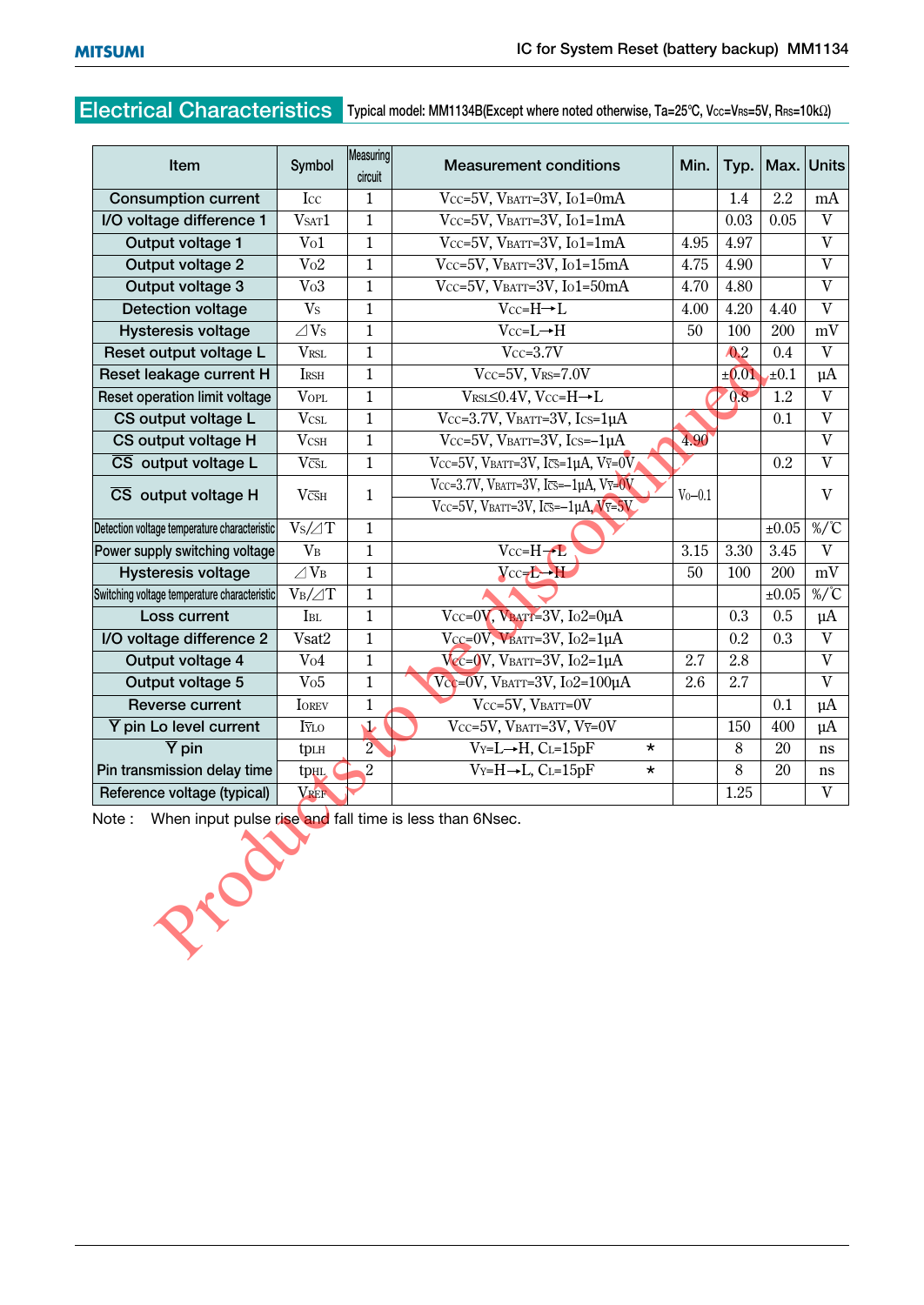### **Measuring circuit 1**

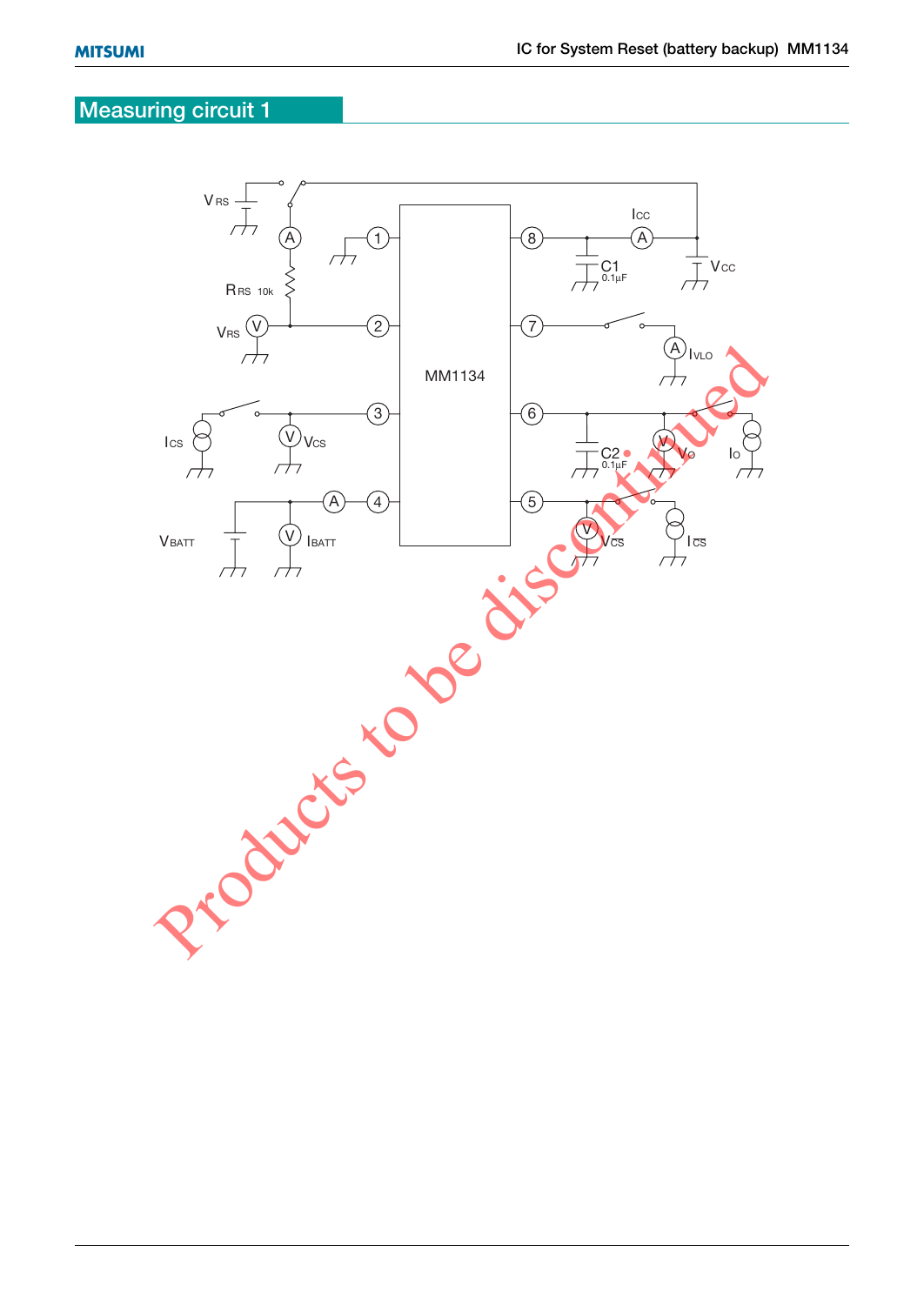# **Measuring circuit 2**

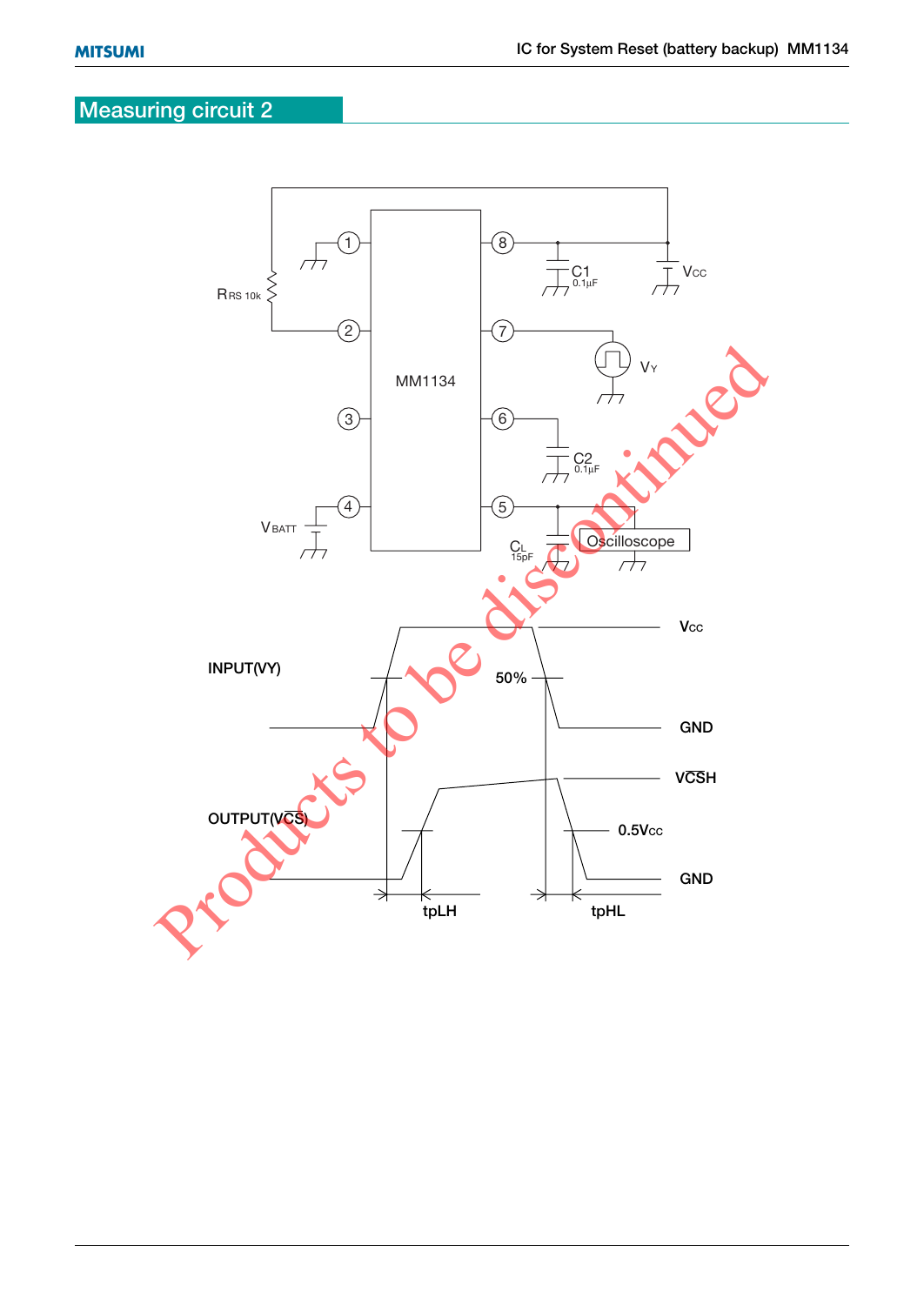### **Timing Chart**